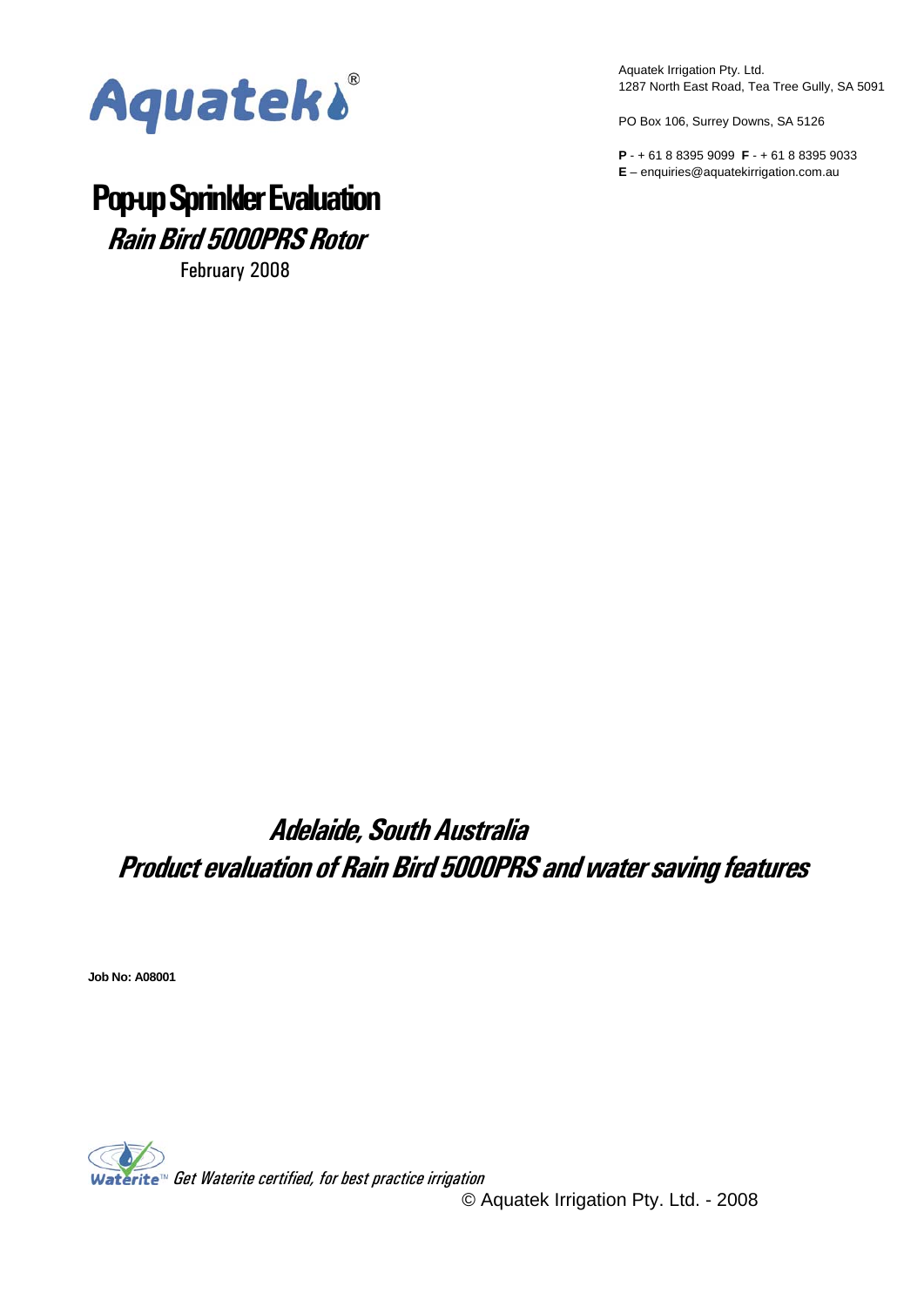# **TABLE OF CONTENTS**

| 1.1 |  |  |  |  |  |  |
|-----|--|--|--|--|--|--|
| 1.2 |  |  |  |  |  |  |
| 1.3 |  |  |  |  |  |  |
| 1.4 |  |  |  |  |  |  |
| 1.5 |  |  |  |  |  |  |
| 1.6 |  |  |  |  |  |  |
| 1.7 |  |  |  |  |  |  |

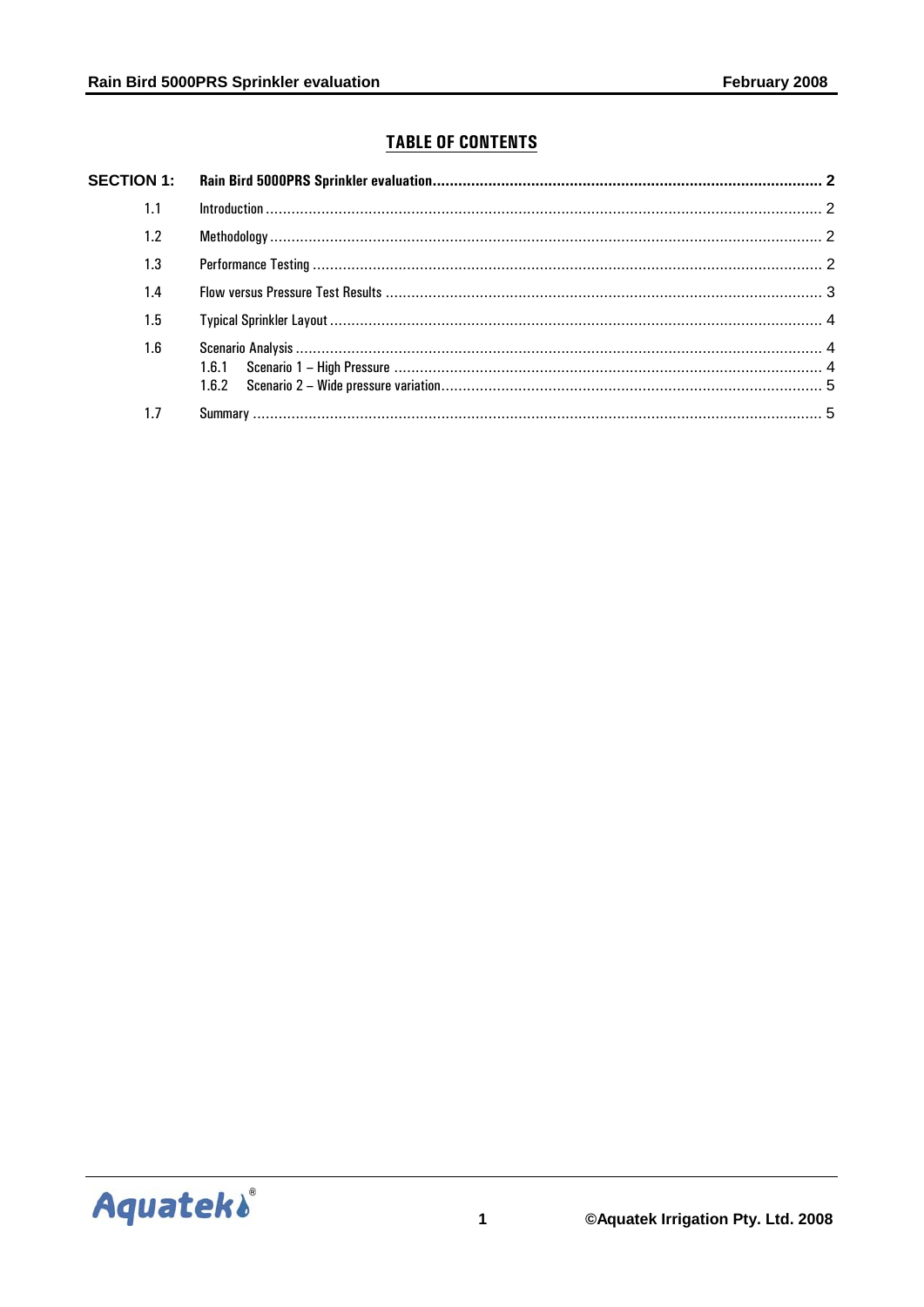# <span id="page-2-0"></span>**SECTION 1: Rain Bird 5000PRS Sprinkler evaluation**

#### **1.1 Introduction**

Aquatek Irrigation Pty. Ltd have been commissioned by Rain Bird International to independently evaluate the performance and water saving features of the Rain Bird 5000PRS Pop-up Sprinkler. This report is intended to provide supporting evidence for evaluation of the product for the Smart Approved Watermark scheme in Australia.

#### **1.2 Methodology**

The testing program and analysis is as follows:

- 1. Test the flow versus pressure relationship of the RB5000 as well as other performance comparable market brands. The other brands chosen were the Hunter PGP and the Toro V1550 Pop-up sprinklers. All sprinklers were tested with a range of comparable nozzles selected to represent quarter, half and full circle sprinklers in a matched precipitation system.
- 2. Create a typical in field scenario (desktop) and apply two scenarios:
	- a. A high operating pressure scenario which often occurs where users do not set sprinkler pressures (i.e. the system operates at maximum pressure capacity) or there are fluctuating mainline pressures.
	- b. A wide operating pressure range across sprinklers operating at the same time. This occurs when there are excessive pressure losses commonly by using too small a pipe diameter.
- 3. Analyse the results and report on water saving features of the product (if evident)

#### **1.3 Performance Testing**

The performance testing was carried out using a base mounted Pressure Gauge (i.e. under the sprinkler), adjusting the pressure and measuring the flow (volume over time to the nearest second).

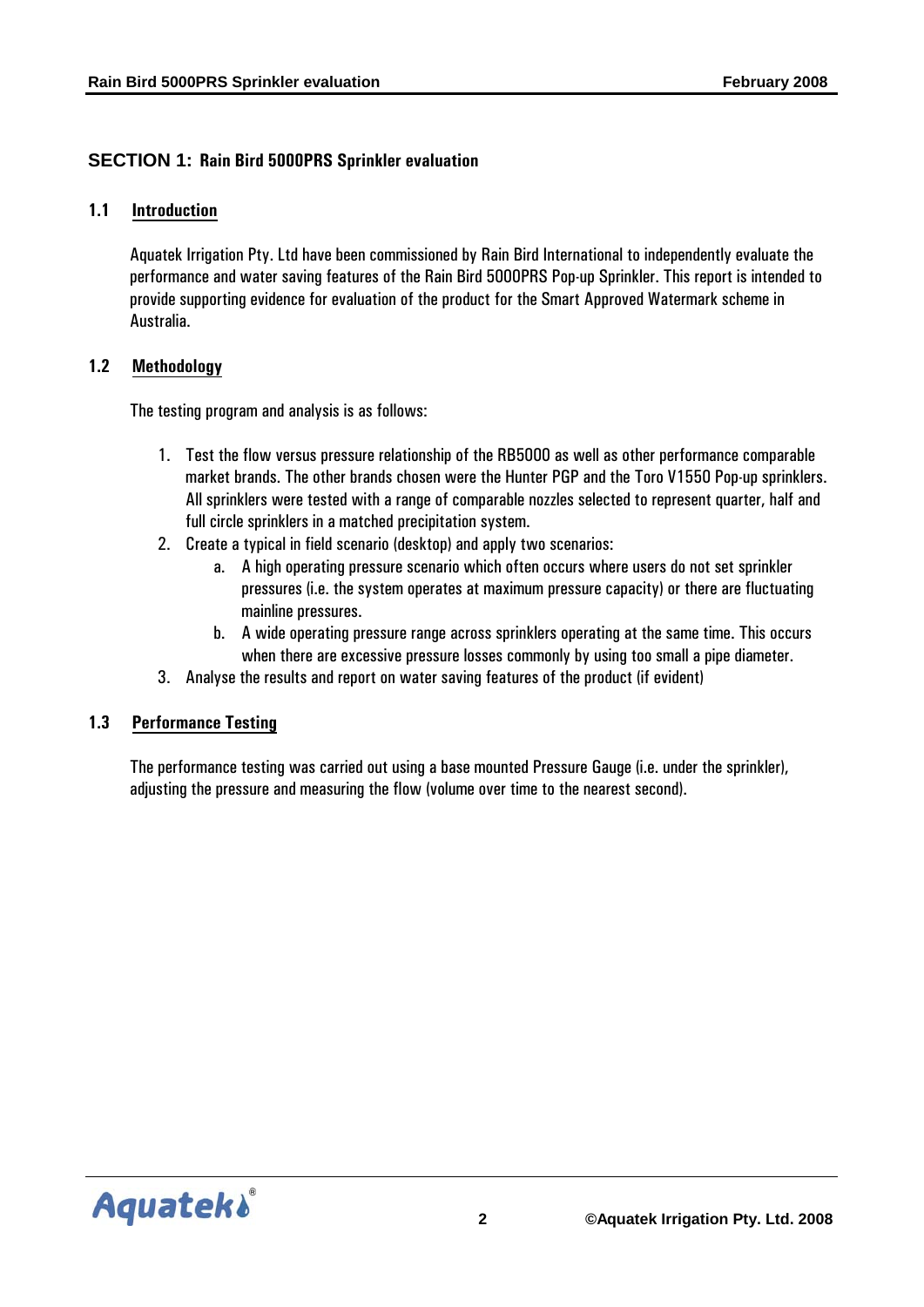# <span id="page-3-0"></span>**1.4 Flow versus Pressure Test Results**

The performance testing on the products returned the following results:

| <b>Flow Rate vs Pressure Test</b> |          |                                 |          |                  |            |            |       |                   |       |  |
|-----------------------------------|----------|---------------------------------|----------|------------------|------------|------------|-------|-------------------|-------|--|
| <b>Make</b>                       | Rainbird | Rainbird                        | Rainbird | Hunter           | Hunter     | Hunter     | Toro  | Toro              | Toro  |  |
| <b>Model</b>                      | 5000PRS  | <b>15000PRS</b>                 | 5000PRS  | <b>PGP</b>       | <b>PGP</b> | <b>PGP</b> | V1550 | V <sub>1550</sub> | V1550 |  |
| <b>Nozzle</b>                     | #2       | #5                              | #8       | #5               | #9         | #11        | #8    | #17               | #30   |  |
| <b>Pressure</b>                   |          | <b>Measured Flow Rate (L/m)</b> |          |                  |            |            |       |                   |       |  |
| 250                               | 6.0      | 14.5                            | 22.1     | 4.2 <sub>l</sub> | 15.6       | 23.3       | 6.4   | 15.0              | 21.0  |  |
| 300                               | 6.7      | 16.2                            | 26.3     | 6.3              | 16.8       | 30.0       | 7.4I  | 16.5              | 22.1  |  |
| 350                               | 7.0      | 16.8                            | 26.3     | 6.8              | 19.1       | 32.3       | 8.4   | 18.3              | 24.7  |  |
| 400                               | 7.0      | 16.8                            | 28.0     | 7.5              | 21.0       | 38.2       | 8.8   | 19.4              | 30.0  |  |
| 450                               | 7.0      | 17.5                            | 28.0     | 7.9              | 22.1       | 42.0       | 10.2  | 20.0              | 35.0  |  |
| 500                               | 7.0      | 17.5                            | 28.0     | 8.4              | 23.3       | 46.7       | 10.6  | 22.1              | 38.2  |  |

Table 1 – Flow versus Pressure Test results



Graph 1 – Flow versus pressure results

All products tested were comparable with their published performance charts. The Rain Bird 5000PRS demonstrated it's pressure regulation from 300 to 500 kPa as published.

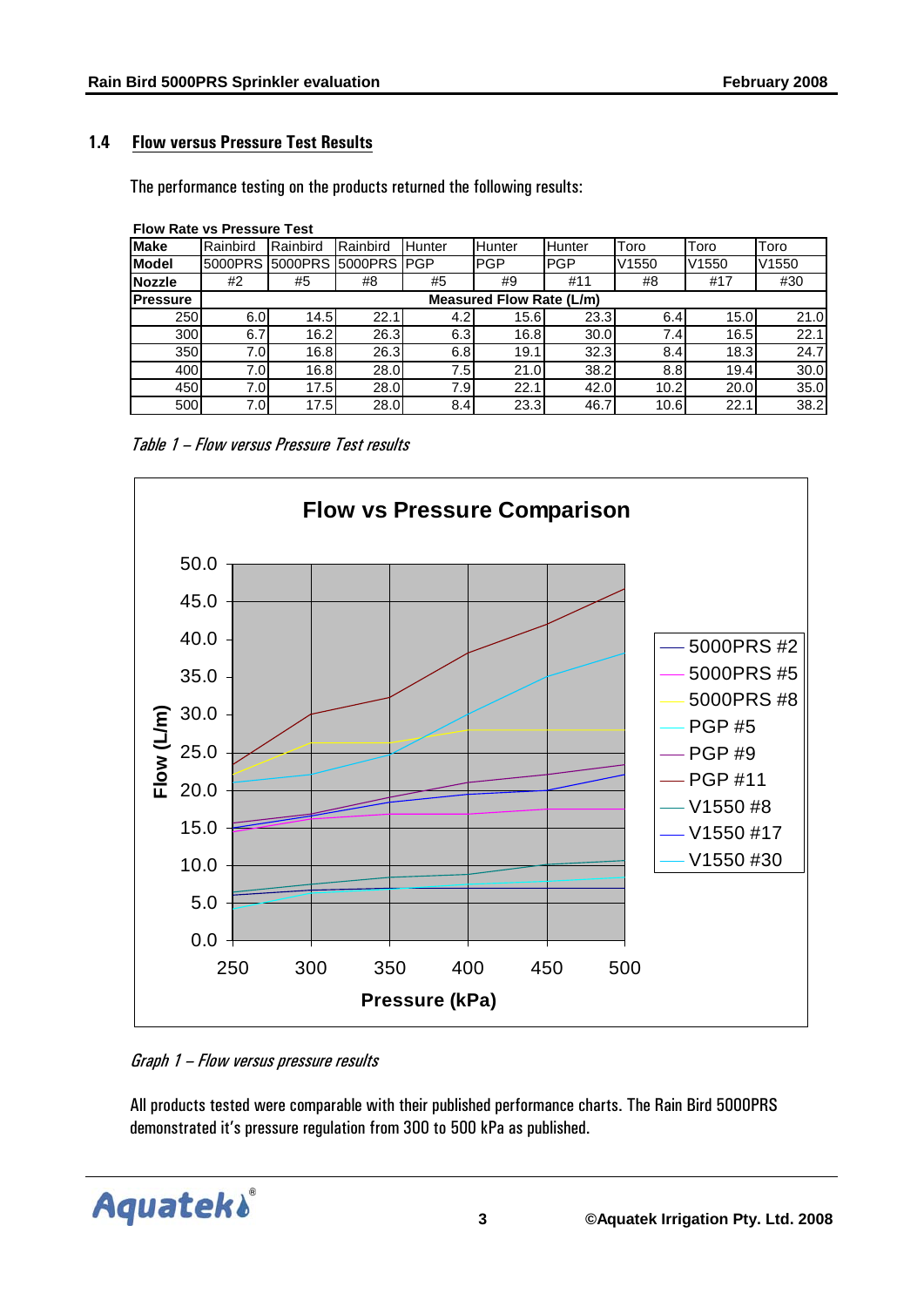# <span id="page-4-0"></span>**1.5 Typical Sprinkler Layout**

A typical sprinkler layout used for comparisons is as shown below:



#### **1.6 Scenario Analysis**

Two typical scenarios were evaluated as follows:

#### **1.6.1 Scenario 1 – High Pressure**

A scenario were higher pressure is experienced at the sprinkler heads. This occurs when no pressures are set at sprinkler control valves or where fluctuations in mainline pressure are experienced. The result on the above scenario is shown in the table below:

| Sprinkler                                                 | Q/C | H/C | F/C | <b>Total Flow</b> | <b>Precipitation Rate</b> | Time to apply 25mm | Volume per 25mm | Volume per 450mm | Variation |  |
|-----------------------------------------------------------|-----|-----|-----|-------------------|---------------------------|--------------------|-----------------|------------------|-----------|--|
| <b>No. Of Sprinklers</b>                                  |     |     |     | (L/m)             | at 300 kPa (mm/hr)        | (min)              | (Litres)        | (Litres)         | $(\%)$    |  |
| High Pressure Scenario - 450kPa actual (Nominal = 300kPa) |     |     |     |                   |                           |                    |                 |                  |           |  |
| Rainbird 5000 PRS I                                       | 28  | 105 | 56  | 189               | 15.8                      | 95                 | 17955           | 323190           | 100%      |  |
| <b>Hunter PGP</b>                                         | 32  | 133 | 84  | 249               | 18.0                      | 83                 | 20667           | 372006           | 115%      |  |
| <b>Toro V1550</b>                                         | 41  | 120 | 70  | 231               | 13.3                      | 113                | 26103           | 469854           | 145%      |  |
|                                                           |     |     |     |                   |                           |                    |                 |                  |           |  |

The result is that the non pressure regulated sprinklers (PGP and V1550) would use more than 15% or 45% more water than the 5000PRS.

Over a typical annual application of 450mm on the above scenario would result in an extra 48816L for the PGP and 146664L for the V1550.